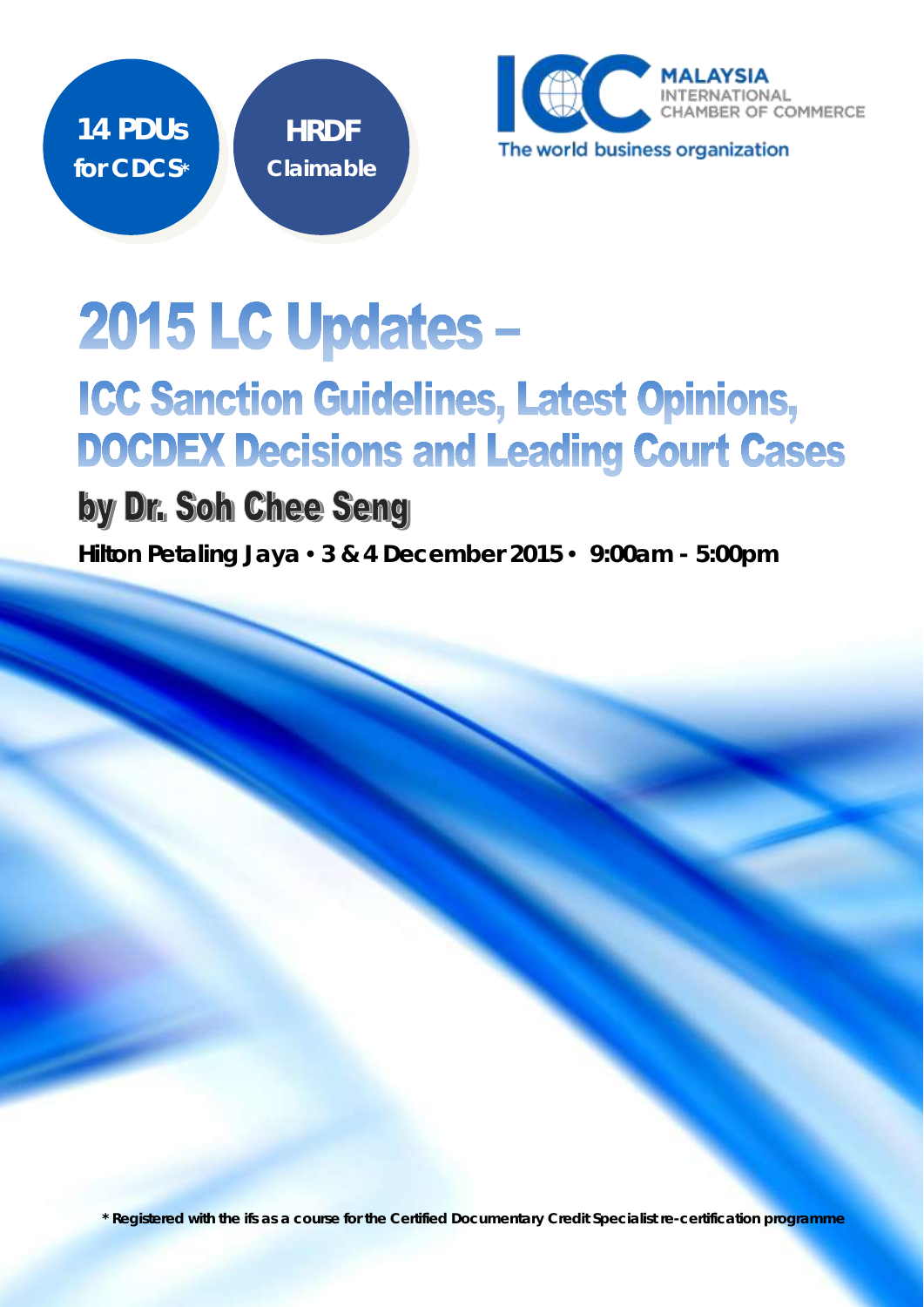

*1* **Prevention of Money Laundering and Countering the Financing of Terrorism**

*2* **ICC Guidance Paper on Sanction Clauses**

- ᴑ TA.798 Unresolved draft opinion of a Standby LC calling for copy of a commercial invoice.
- ᴑ TA.801rev Whether Presenting/Collecting Bank breaches the provisions of URC522 article 12(a) if it did not receive the document(s) as indicating in the collection order and failed to advise the remitting bank 'without delay".
- ᴑ TA.802rev Original Standby LC was not presented.
- ᴑ TA.805rev Health Certificate was presented in one original and one copy instead of one original and two copies as required by the LC.
- ᴑ TA.806rev Presenting/negotiating bank must confirm on the remittance letter/covering schedule that the amount of the drawing has been endorsed on the reverse of the credit.
- ᴑ TA.807rev Can the issuing bank claim that the reimbursement was subject to URR725, despite the credit did not so indicate at the time of issuance, and whether the confirming bank was entitled to claim reimbursement?
- ᴑ TA.808rev Issuing bank undertakes in its transferable LC to effect payment at maturity as per payment instructions and receiving funds from applicant.
- ᴑ TA.809rev Typing error on proforma invoice number
- ᴑ TA.810rev USD54,00.00 versus USD54,000.00 on shipment advice
- ᴑ TA.811rev Invoice showed "PO #SOL140430-01" and the packing list showed "PO #SOL140" but not required by the LC
- ᴑ TA.812rev Requirement for a possible refund under a price fluctuation clause in an L/C
- o TA.813 Final Bill of Lading: Signature of issuing party evidencing third party inconsistent with carrier and not qualified
- ᴑ TA.814rev "\$" versus "US\$"
- ᴑ TA.816rev Short shipment/drawing under a partial shipment L/C
- ᴑ TA.817rev "FCL" versus "CY/CY"

## *4* **DOCDEX Decisions**

- ᴑ DOCDEX/338 Discrepancy on the statement presented under a local guarantee but claim under the counter guarantee complied with the terms on counter guarantee
- ᴑ DOCDEX/332 Payment effected by the issuing bank at maturity on cancelled L/Cs
- ᴑ More Latest DOCDEX decisions



- **○** Negotiation, Purchase, Advance, Prepaid and Discounting Amount in words and in figures
- ᴑ Honour Sight payment and deferred payment
- ᴑ What do you want to see if UCP600 is to be revised?
- o Is Draft/Bill of Exchange required?
- 
- ᴑ Drawee
- ᴑ Endorsement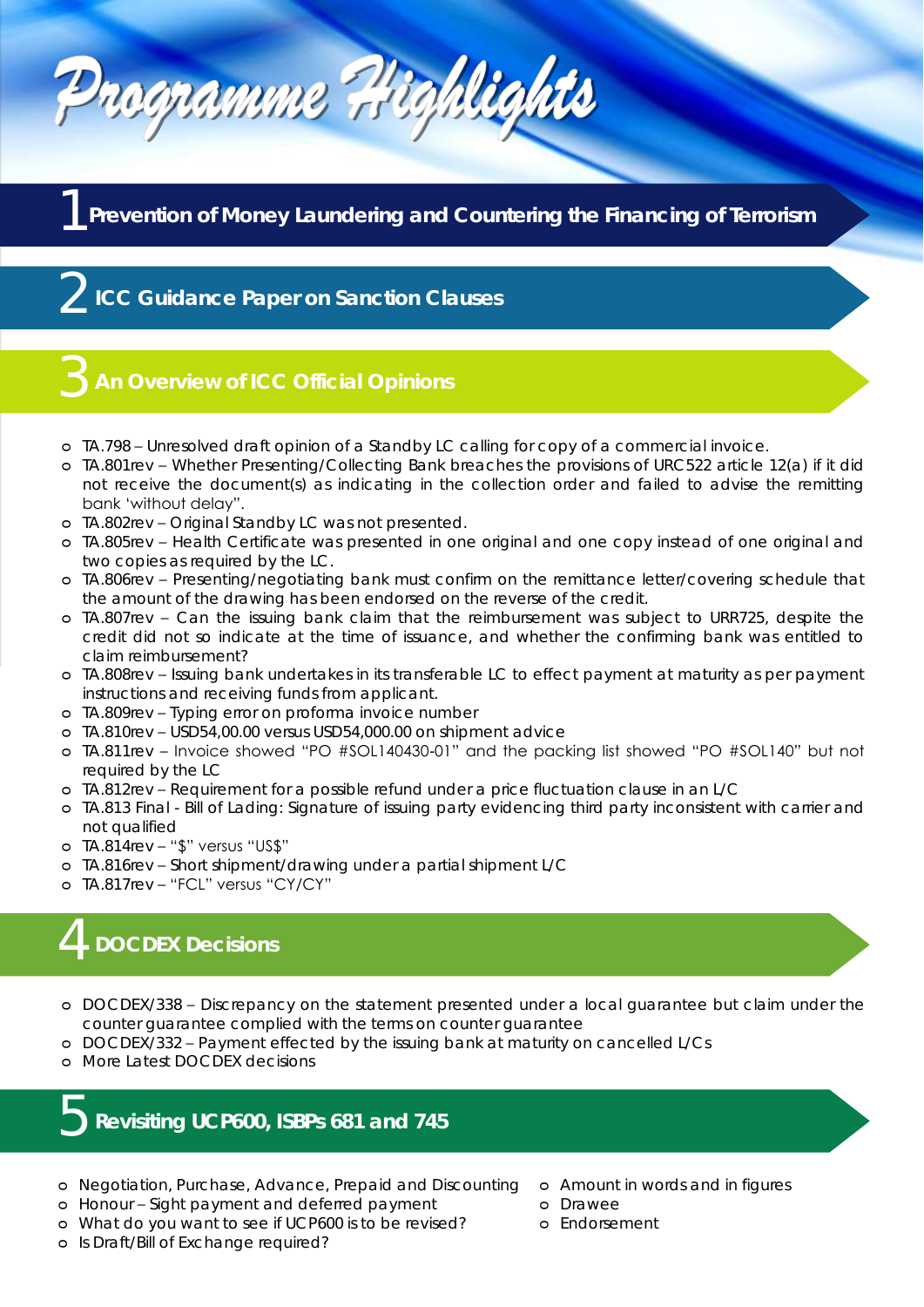### **Recent Leading Court Cases on Letter of Credit and SBLC/Guarantee** *6*

- ᴑ Does red flag shown in the BL (fake BL) constitute discrepancy entitling applicant to refuse payment to the issuing bank? (A recent case in Hong Kong)
- ᴑ Can issuing bank refuse payment if the documents are delayed by the nominated bank and received by the issuing bank after the LC expiry date? What is the relationship between discounts and negotiations? (A recent case in Singapore: Grains and Industrial Products Trading Pte Ltd v. Bank of India)
- ᴑ Buyer/Applicant sued Broker/Beneficiary and Issuer to enjoin Issuer from honoring the LC. (A case in London Privy Council - Alternative Power Solution Ltd. v. Central Electricity Board)
- ᴑ Beneficiary sued the Issuer for wrongful dishonor of LC (A case in Hong Kong Chiyoda Steel Co. Ltd. v. Bank of China (Hong Kong) Ltd.)
- ᴑ Is warehouse receipt a document of title? (A case relating to Qingdao scam Mercuria v. Citigroup in UK)
- ᴑ Is judgment of People's Court in China enforceable in Singapore? (A case in Singapore Giant Light (Kunshan) v. Aksa)
- ᴑ Is assignee of a demand guarantee entitled to demand payment under the guarantee? (A case in China - Shanghai Zhenhua Port Machinery. vs Indian Overseas Bank)

About the Speaker

**Dr. SOH Chee Seng**

…is Technical Consultant on Trade Finance issues for the Association of Banks in Singapore and External Trade Finance Adviser of a number of banks in Asia Pacific.

…is a member of the Panel of Experts, ICC Rules for Documentary Credit Dispute Resolution Expertise (DOCDEX).



…has more than 25 years' experience in trade finance operations with local and foreign banks in Singapore and Malaysia.

…has served as a member of the UCP 600 Drafting Group commissioned by the ICC Banking Commission to revise UCP500; as a member of the task force on international standard banking practice for documentary credits.

…has been invited:

- by a number of ICC National Committees, financial institutions and bankers associations in Asia, America as well as Europe to conduct a series of seminars and workshops on international trade finance, risks in trade finance, ISBP, UCP, ISP 98, URDGs and INCOTERMS 2010.
- by the Supreme People's Court of China, Shanghai High People's Court and Tianjin High People's Court to conduct seminars on UCP and ISBP for the judges in China
- as an expert witness to give his opinions on numerous LC cases in China, Hong Kong, Malaysia, Singapore and South Korea.